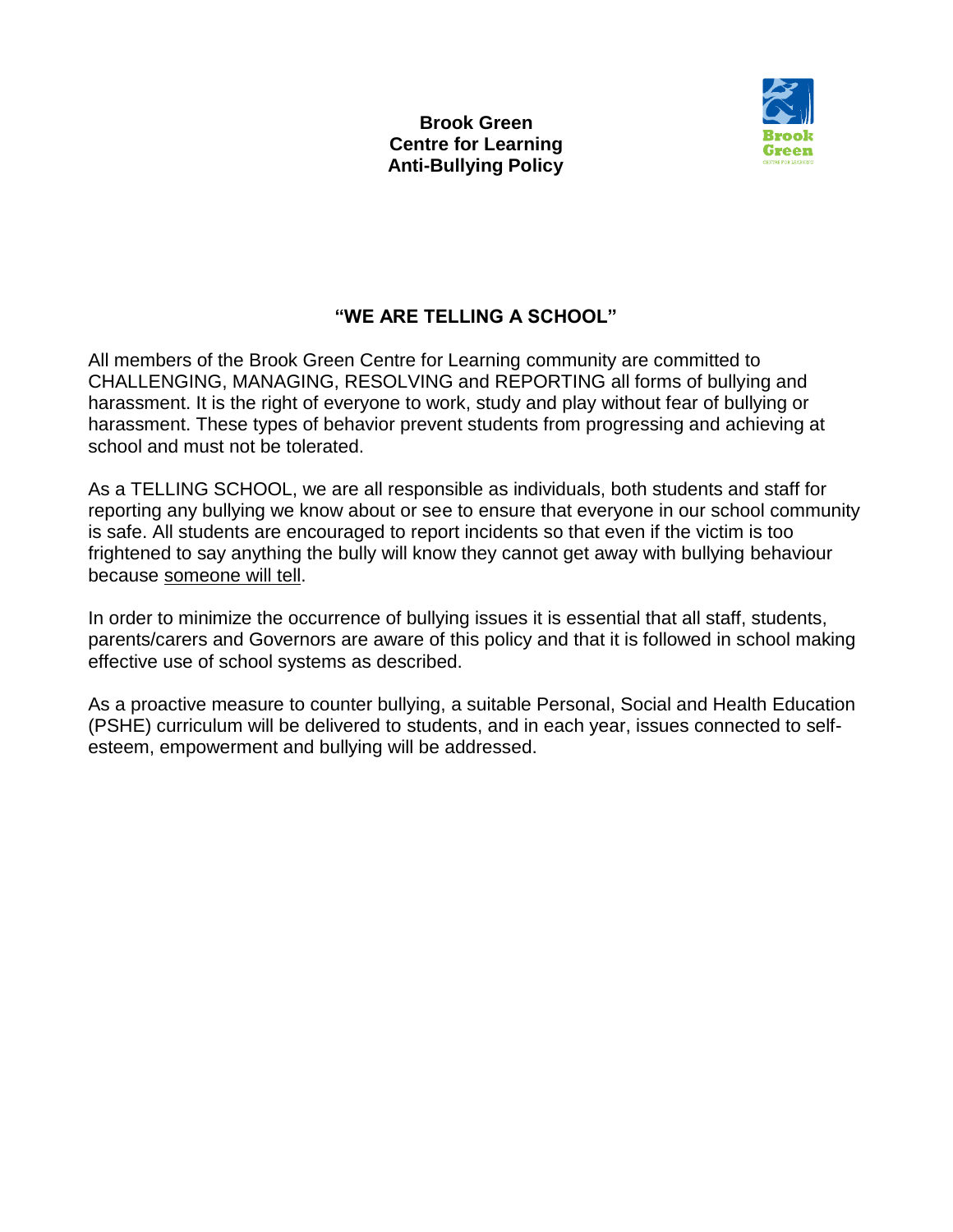### **Policy contents:**

- 1. What informs our policy
- 2. Guiding principles for preventing and tackling bullying
- 3. Aims of the policy
- 4. What is bullying?
- 5. The role of governors
- 6. The role of staff (duties)
- 7. The role of staff (responses)
- 8. The curriculum: how we prevent and tackle bullying through our curriculum
- 9. Supporting students
- 10. Sanctions
- 11. Involving parents
- 12. Involving students
- 13. Monitoring the effectiveness of our approach
- 14. Appendix: Cyberbullying

### **What Informs Our Policy**

Keeping Children Safe in Education, 2015 Behaviour and Discipline in Schools, 2014 Preventing and Tackling Bullying, 2014

Cyberbullying: Advice for Head Teachers and School Staff, 2014 Supporting children and young people who are bullied, 2014 Equality Act, 2010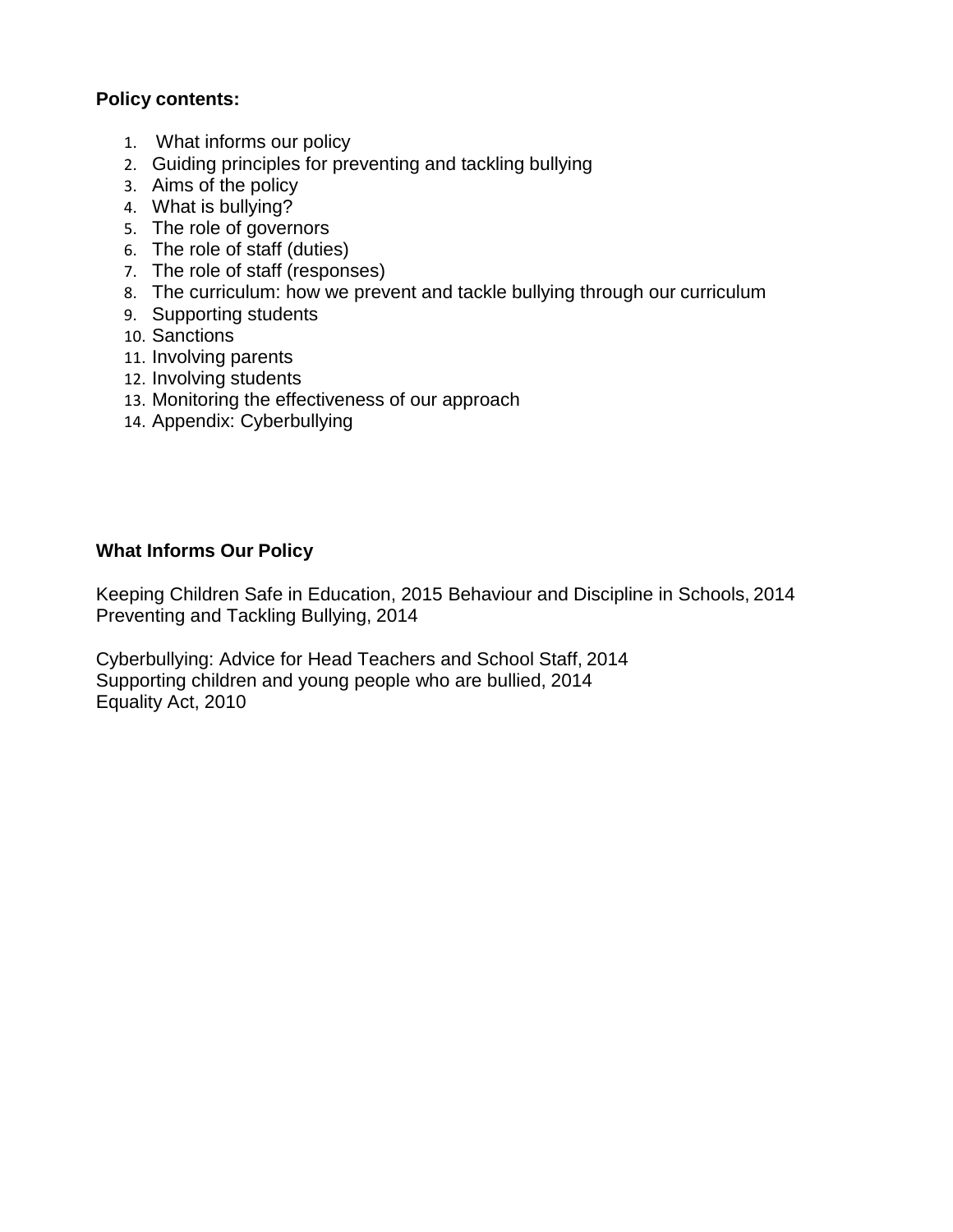## **Guiding Principles for Preventing and Tackling Bullying**

The governors value the good relationships between all of the school community as fostered by the school, and expect that every allegation of bullying will be taken seriously. The governors consider that a child should be treated as being bullied simply because s/he perceives that s/he is.

All staff, students and parents should be aware of the negative effects that bullying can have on individuals and the school in general, and should work towards ensuring that students can work in an environment without fear.

#### **Bullying is unacceptable in this school and will not be tolerated**.

The school recognises that it must take note of bullying perpetrated outside school which spills over into school. The school will do what is reasonably practicable to eliminate any such bullying. Brook Green Centre for Learning aims to promote Emotional Literacy, defined as people being able to 'recognise, understand, handle and appropriately express their emotions' (Sharp, 2001).

**We therefore take a strong stance against bullying of any type, since it indicates a lack of appreciation for the feelings of others. Bullying will not be tolerated and will be addressed. Bullying can cause deep distress, to the extent of victims refusing to attend school or even, in extreme cases, attempting or committing suicide.**

#### **Aims of the Policy**

We aim to create an environment where students can grow and flourish without fear. Each student has the right to be safe in and out of school and to be protected when feeling vulnerable.

We aim:

- To ensure that students learn in a supportive, caring and safe environment, without fear of being bullied.
- To demonstrate that the school takes bullying seriously and that it will not be tolerated.
- To take measures to prevent all forms of bullying in the school and during offsite activities.
- To support everyone in actions to identify and protect those who might be bullied.
- To clarify for all students and staff that bullying is wholly and always unacceptable.
- To demonstrate to all that the safety and happiness of students is paramount.
- To promote an environment where children feel they can trust and tell adults if they are being bullied or know about any bullying.
- To promote positive attitudes in students (including conflict management training).
- To ensure that all staff are aware of their duty of care over those in their charge and the need to be alert to signs of bullying.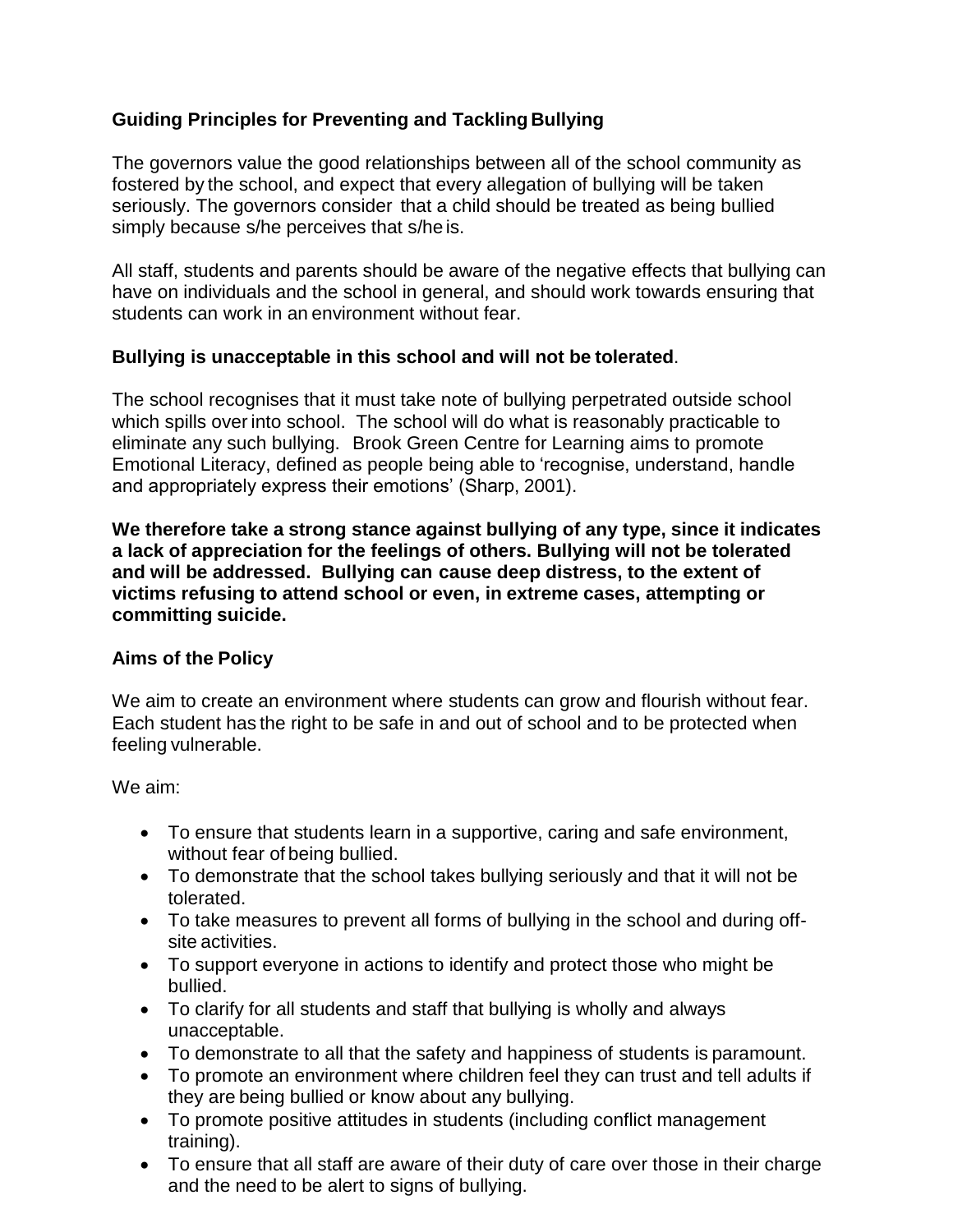To ensure that all staff are aware of procedures through regular training.

### **What is Bullying (Including Definition, Roles, Styles, Signs And Symptoms)**

### **Definition of Bullying**

**Bullying is behaviour by an individual or group, repeated over time, that intentionally hurts another individual or group either physically or emotionally.**

*(Preventing and Tackling Bullying, Advice for Head Teachers, Staff and Governing Bodies, DfE, 2011, p. 4)*

At Brook Green Centre for Learning we recognise that there is no "hierarchy" of bullying – all forms of bullying should be taken equally seriously and dealt with appropriately. We understand that bullying can take place between students, between students and staff, or between staff; by individuals or groups; face-to-face, indirectly or using a range of cyber bullying methods. We understand that all children have disagreements with each other and friends fall out for a time. This is not usually bullying.

Four main types of bullying can be identified:

- **Physical** hitting, kicking, taking or hiding belongings
- **Verbal** name calling, teasing, insulting, writing or sending unkind notes or messages, including cyber-bullying (see later in policy).
- **Emotional** being intentionally unfriendly, excluding, tormenting looks, spreading rumours.
- **Cyber** email and internet chat room misuse, mobile phone threats by text, calls, social websites.

Specific types of bullying include:

- Bullying related to race or colour, religion or belief or culture.
- Bullying related to special education needs (SEN) or disabilities.
- Bullying related to appearance or health conditions.
- Bullying related to sexual orientation or gender identy.
- Bullying of young carers or looked-after children or otherwise related to home circumstances.
- Sexist or sexual bullying.
- Bullying of adopted children.
- Bullying using electronic forms of contact (cyber bullying) *see Appendix 1*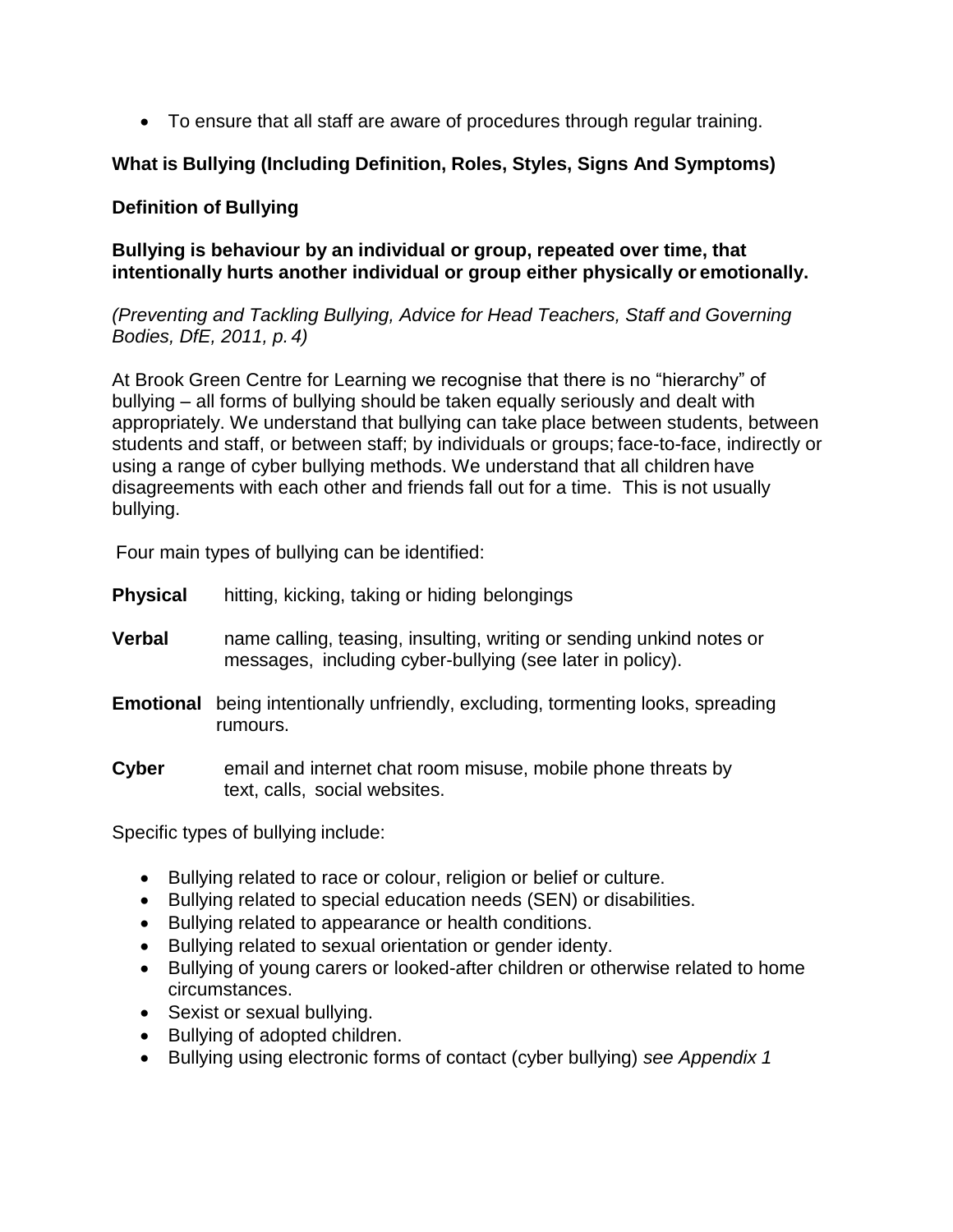### **Roles within Bullying**

Different roles within bullying have been identified:

- Those relying on social power, dominating others, often with group support (ring leader).
- Others joining in and therefore afraid of ring leader (associates).
- The awareness of a silent majority that bullying is taking place, but feeling unable to do anything about it (bystanders).
- Those who try to stop bullying (defenders).

### **Styles of bullying include:**

- Intimidation and rude gestures.
- $\bullet$  The 'look' this is given as an example of non-verbal bullying.
- Threats and extortion.
- Malicious gossip and exclusion from the group.
- Telling tales with the express purpose of causing trouble.
- Threatening texts or messages in chat rooms.

### **Signs and Symptoms**

A student may indicate by signs or behaviour that he or she is being bullied. Adults should be aware of these possible signs and they should investigate if a student:

- is unwilling to go to school;
- becomes withdrawn, anxious or lacking in confidence;
- starts stammering;
- attempts or threatens self-harm;
- cries her/himself to sleep at night or has nightmares/ bedwetting;
- regularly feels ill in the morning;
- begins to do poorly in school work;
- comes home with clothes torn or books damaged;
- has possessions go missing;
- has unexplained cuts and bruises;
- stops eating;
- is frightened to say what is wrong;
- is frightened of walking to or from school; or
- changes usual routine.

**All staff should be aware of these possibilities and report promptly any suspicions of bullying tothe appropriate person.**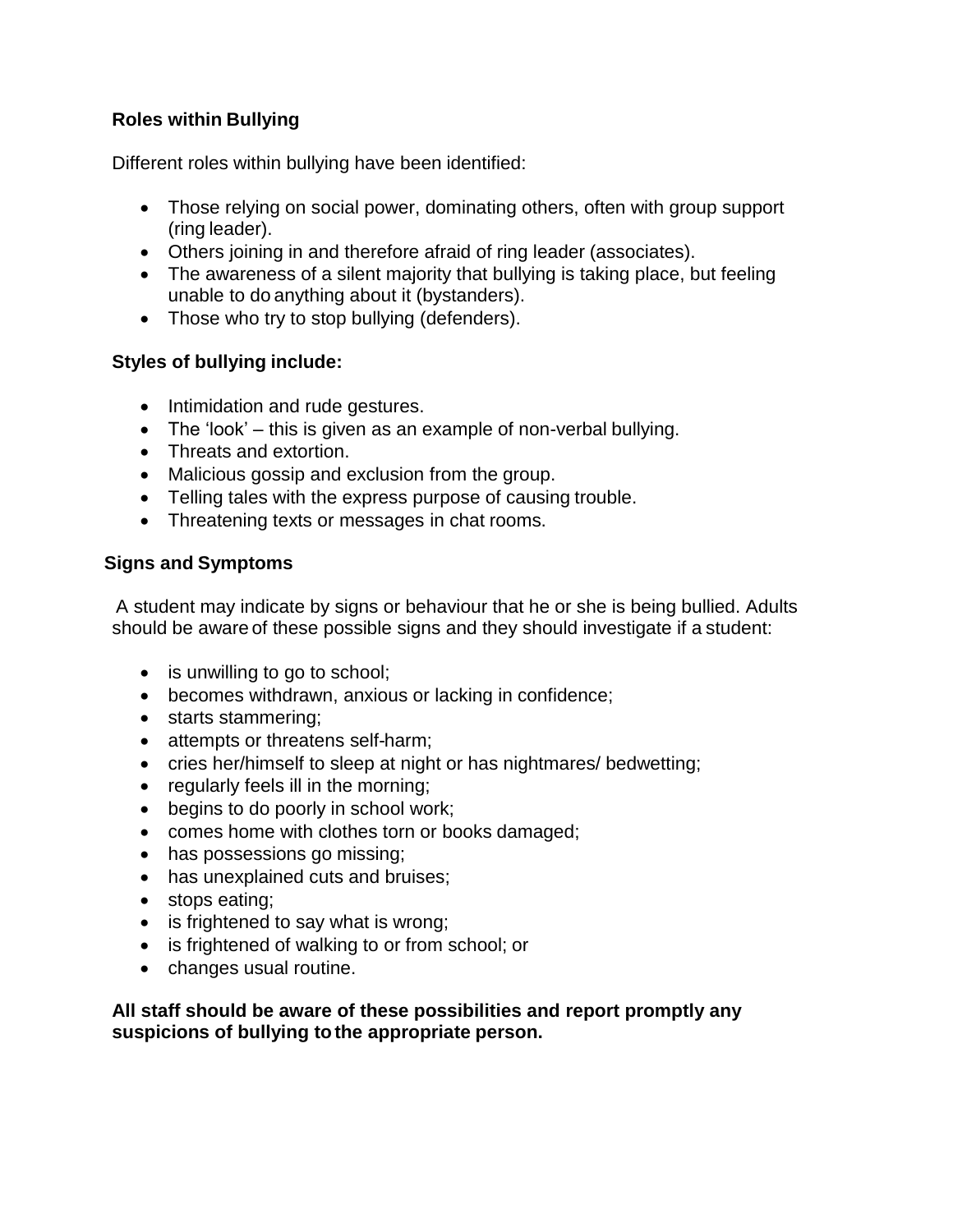### **The Role of Governors**

The governors will liaise with the Head over all anti-bullying strategies, and be made aware of individual cases where appropriate.

The governing body will discuss, review and endorse agreed strategies and will discuss the Head's report on the working of this policy.

The governors will liaise with the Head to arrange for a regular programme of staff development, which will include child protection and anti-bullying strategies. This will include training for support staff as well as teachers.

### **The Role of Staff (Duties)**

The Head

The Head has a legal duty under the School Standards and Framework Act 1998 to draw up procedures to prevent bullying amongst students.

The Head will:

- ensure that all staff have an opportunity of discussing strategies; and
- review them regularly;
- determine the strategies and procedures;
- discuss development of the strategies with the Senior Leadership Team;
- ensure appropriate training is available;
- ensure that the procedures are brought to the attention of all staff, volunteers, parents and students; and
- report to the governing body.

The Deputy Head/ KS 3 & 4 Leaders/Behaviour Manager:

- be responsible for the day-to-day management of the policy and systems;
- ensure that there are positive strategies and procedures in place to help both the bullied and bullies;
- $\bullet$  keep the Head informed of incidents;
- refer and liaise with inter agency working groups if necessary;
- arrange relevant student training with the Head, determine how best to involve parents in the solution of individual problems; and
- ensure proper record keeping.

Subject Leaders will:

- be responsible for ensuring that the school's positive strategies are put into practice; and
- know the school's procedure and deal with any incidents that are reported.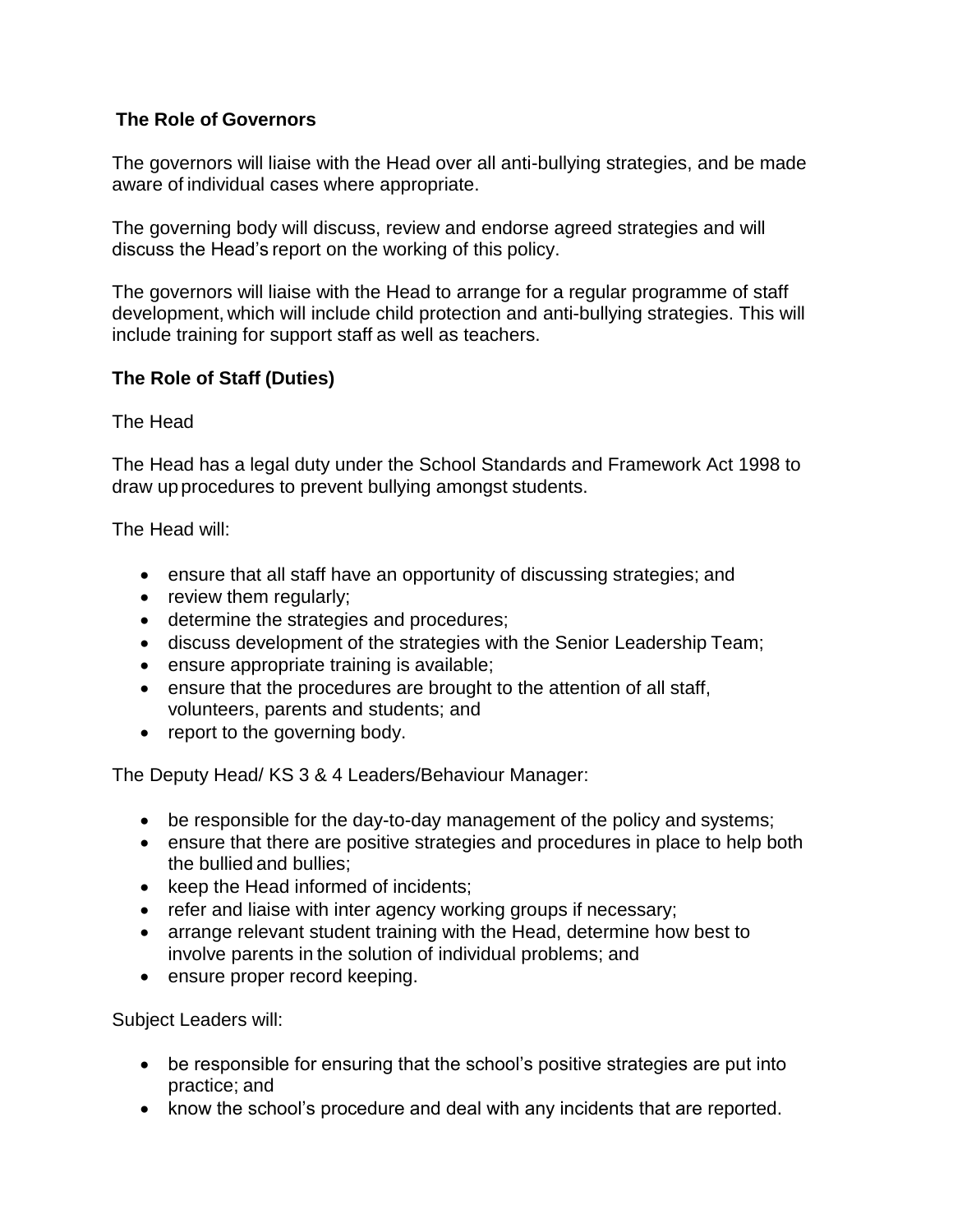Tutors will:

- be responsible for liaising with the Key Stage Leaders over all incidents involving students in their Tutor Groups;
- be involved in any agreed strategy to achieve a solution; and

All Staff and volunteers will:

- know and follow all relevant policies and procedures;
- keep clear records on "Sleuth" ;
- be observant and talk to students;
- deal with incidents according to the policy;
- never let any incidence of bullying pass by unreported, whether on-site or during an off-site activity;
- take action to reduce the risk of bullying at all times and in places where is most likely; and
- discuss from time to time where extra staff might be needed.

## **The Role of Staff (Responses)**

### **Dealing with incidents**

- If bullying is suspected or reported, the incident will be investigated and dealt with immediately by the teacher approached.
- If a racial element to the bullying is suspected the Head/ Deputy Head must be informed immediately.
- The teacher will record the details of the incident on Sleuth and inform the relevant senior staff.
- All the parties will be interviewed and a record made.
- Staff teaching the bullied student and the Tutor will be informed.
- The appropriate strategy and plan of action to combat the bullying will be decided upon.
- The implementation of the strategy will be overseen the Head or Deputy Head and Behaviour Manager.
- Parents will be kept informed by the relevant staff.
- Any sanctions will be determined by the Head.

### **In any incident of bullying, staff are aware of the following principles:**

- It is important that students who experience bullying can be heard.
- It is important to note that people react differently to bullying and it is often very difficult to tell if someone is upset or hurt.
- If students feel upset, they are encouraged to speak to their teacher or a responsible adult at an appropriate time.
- It must be emphasised to the student that they should NEVER take the law into their own hands and should remember that physical aggression is not acceptable.
- They should be reassured that the adult will try to sort out the problem as calmly as possible.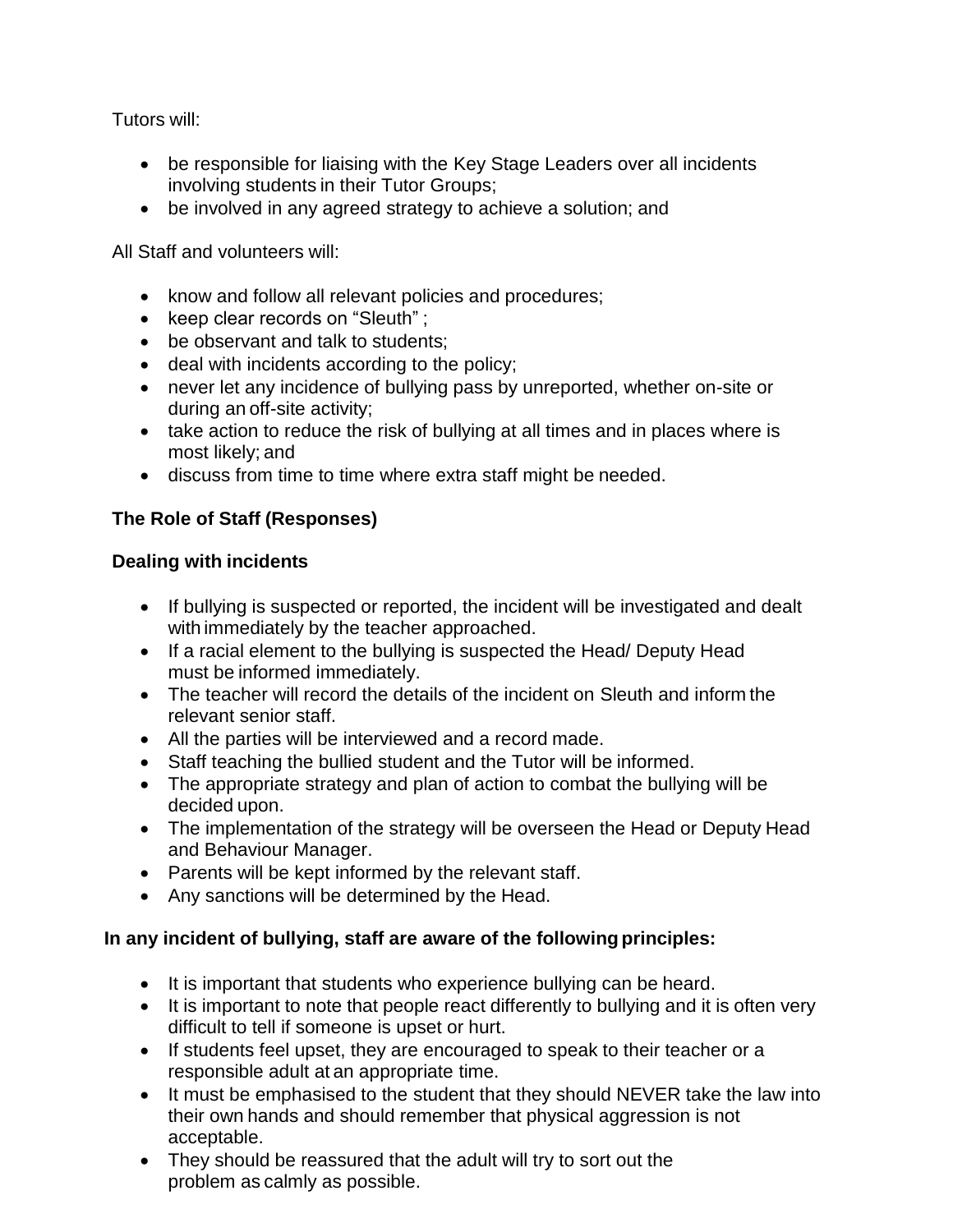- The most serious incidents are referred to the Head.
- Parents would be requested to come and discuss matters.
- The incident would be recorded on SLEUTH.
- Students will be told always to report incidents of bullying.

#### **Reporting and Recording**

- All incidents must be reported and recorded in full on Sleuth
- Reports of bullying will be logged by the relevant member of staff
- The incidents will be updated and the names of students and staff who are involved will be written in full and not abbreviated. This record of bullying will enable patterns to be identified.

### **The Curriculum: How We Prevent and Tackle Bullying Through Our Curriculum**

### **Anti-Bullying Education in the Curriculum:**

- The school will raise the awareness of the anti-social nature of bullying through a PSHEE programme, school assemblies, the school council, use of Building Block time and in the curriculum as appropriate.
- The Key Stage Leaders are responsible for initiating and developing an anti-bullying programme as part of the Building Block and Tutor programme
- Subject Leaders are responsible for introducing anti-bullying material in their programmes of study as appropriate.
- Changing the attitudes and behaviour of bullies will play a major part in the strategies used by the school. **Children's Emotional Literacy is developed by teaching them a wide vocabulary of words for emotions.** We believe that this makes them better able to express their feelings, helping them to resist attempts at bullying. We also consider that being able to understand and express emotions reduces conflict between children and makes them less inclined to misinterpret others' actions, which can be a factor in bullying.

### **Supporting Students**

**Bullied Students:** Staff who deal with students who have been bullied must always offer reassurance. Students who have been bullied will be given support. **Bullies:** It is recognised that support must also be given to the perpetrator. Changing the attitude and behaviour of bullies will be part of the responsibility of the positive procedures used by the school. However, the school recognises that sanctions will also have to be used against bullies.

All the students concerned should be fully involved in the discussions leading up to the solution and should not be left feeling isolated. Honest group discussions that involve both bullied and bully with other students of their choice attendant and encouraged to participate, help the students to resolve the matter themselves with support and vigilance from the staff and is the most effective way. Parents will need to be kept fully informed.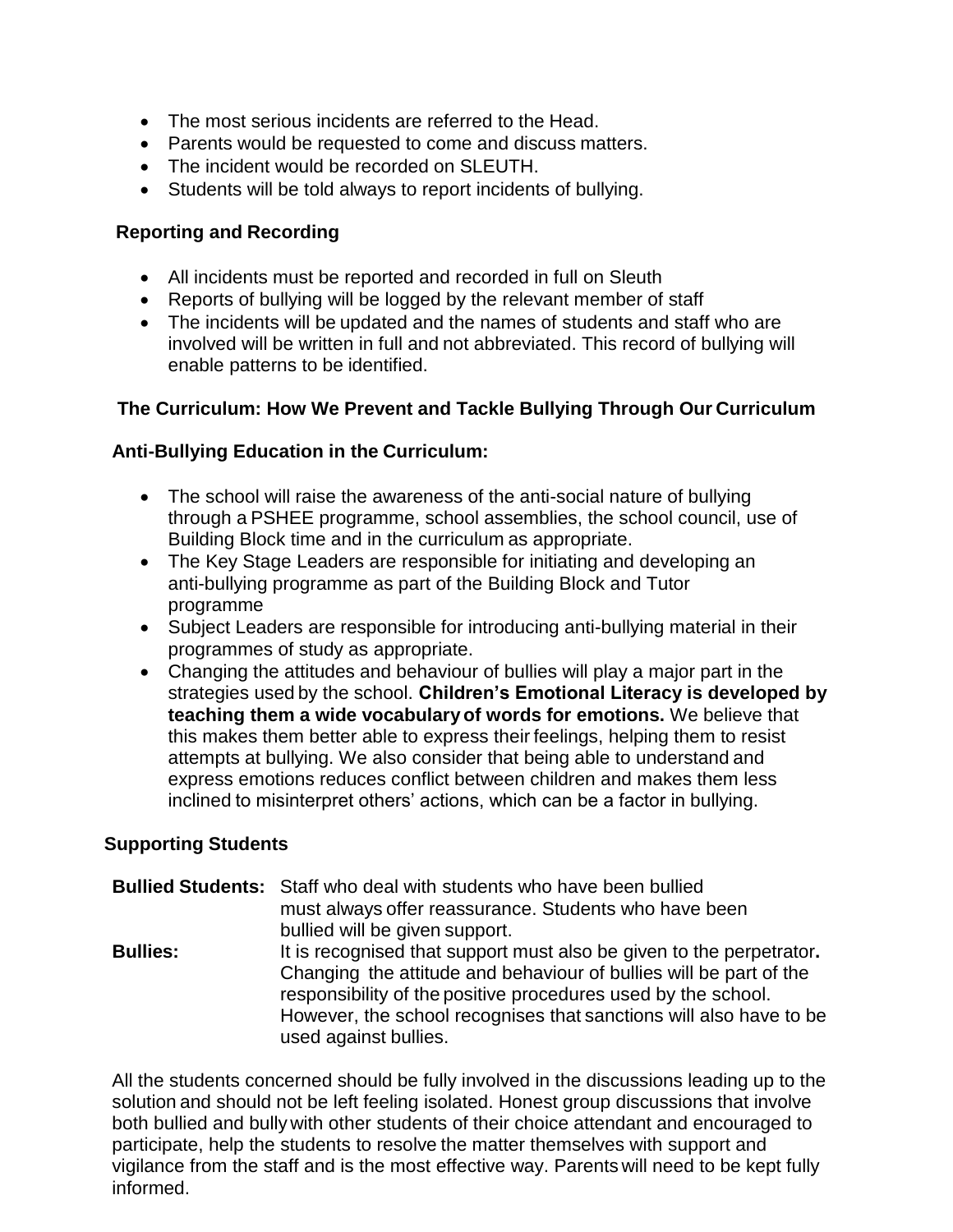### **Sanctions**

Where students do not respond to preventative strategies to combat bullying, tougher action will be taken to deal with persistent and violent bullying. Sanctions are determined by the nature of the bullying on a case to case basis. Sanctions might include:

- Writing a letter of apology
- Removal from the group (in class);
- Withdrawal of break and lunchtime privileges;
- Withholding participation in any school trip or sports events that are not an essential part of the curriculum;
- **Fixed term and permanent exclusion from school. A**n exclusion would only be considered in a case of **extreme and continuing** bad behaviour, bullying, sexual harassment etc.

#### **Involving Parents**

- Parents, as well as all staff and students, should know that the school will not tolerate bullying, and takes a positive, active approach to educating students to combat it. Parents will be informed of the policy and procedures.
- Parents of students who are being bullied and parents of the bullies will be involved in the solution to the problem as appropriate.

#### **Involving Students**

- Students will be involved in the positive strategies through both the school council and Tutor Groups. Students will have an input into the anti-bullying strategy.
- A major part of the strategy will consist of educating students in how to cope with bullying.
- Students must know to whom they should go if they are being bullied or if they are concerned about another child.

#### **Monitoring the Effectiveness of Our Approach**

The Head and the Senior Leadership Team will consider reports of bullying to determine what can be learned from the incidents and how they were handled, with a view to improving the school's strategies. These reports will also enable patterns to be identified.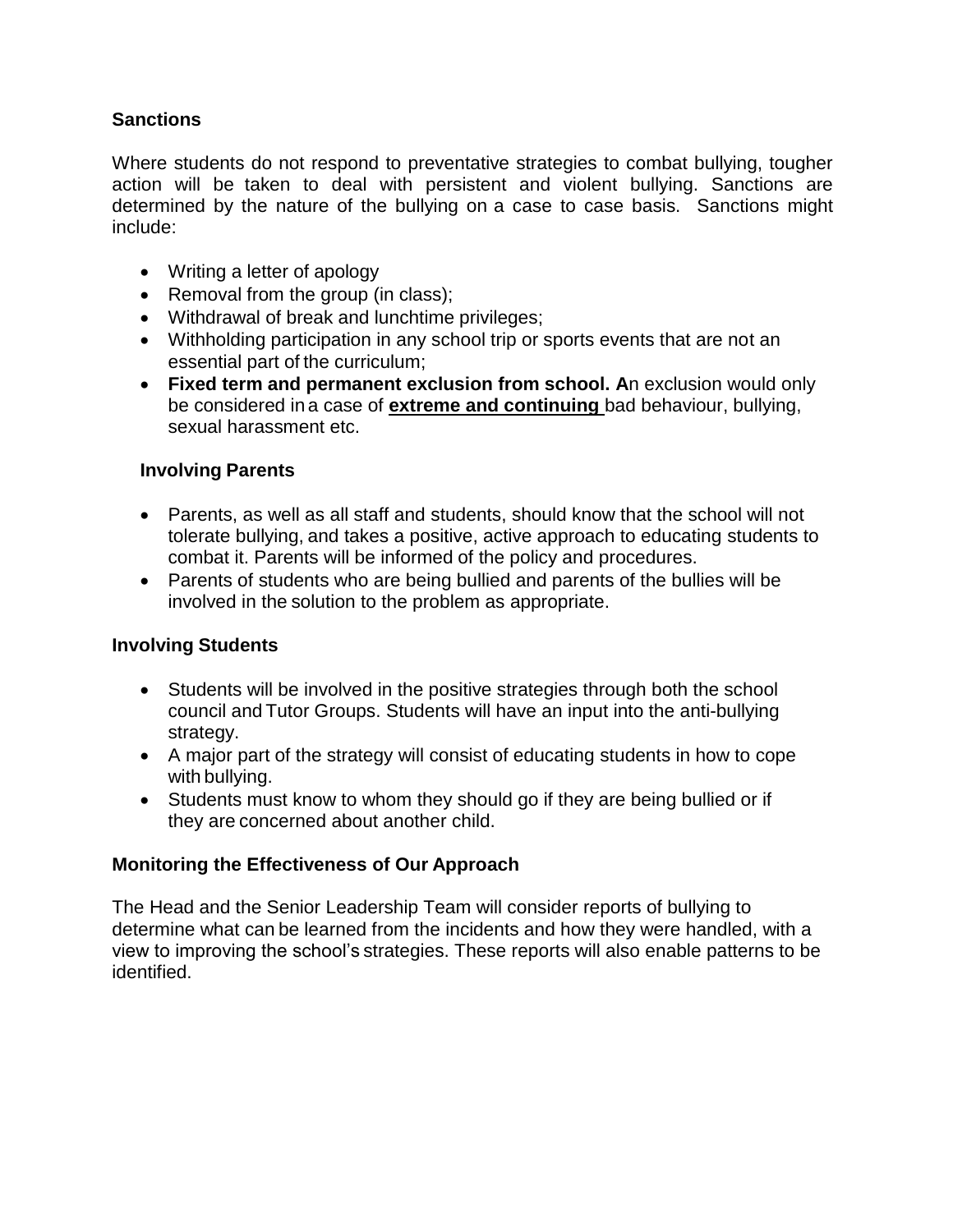### **Anti-Bullying Process**

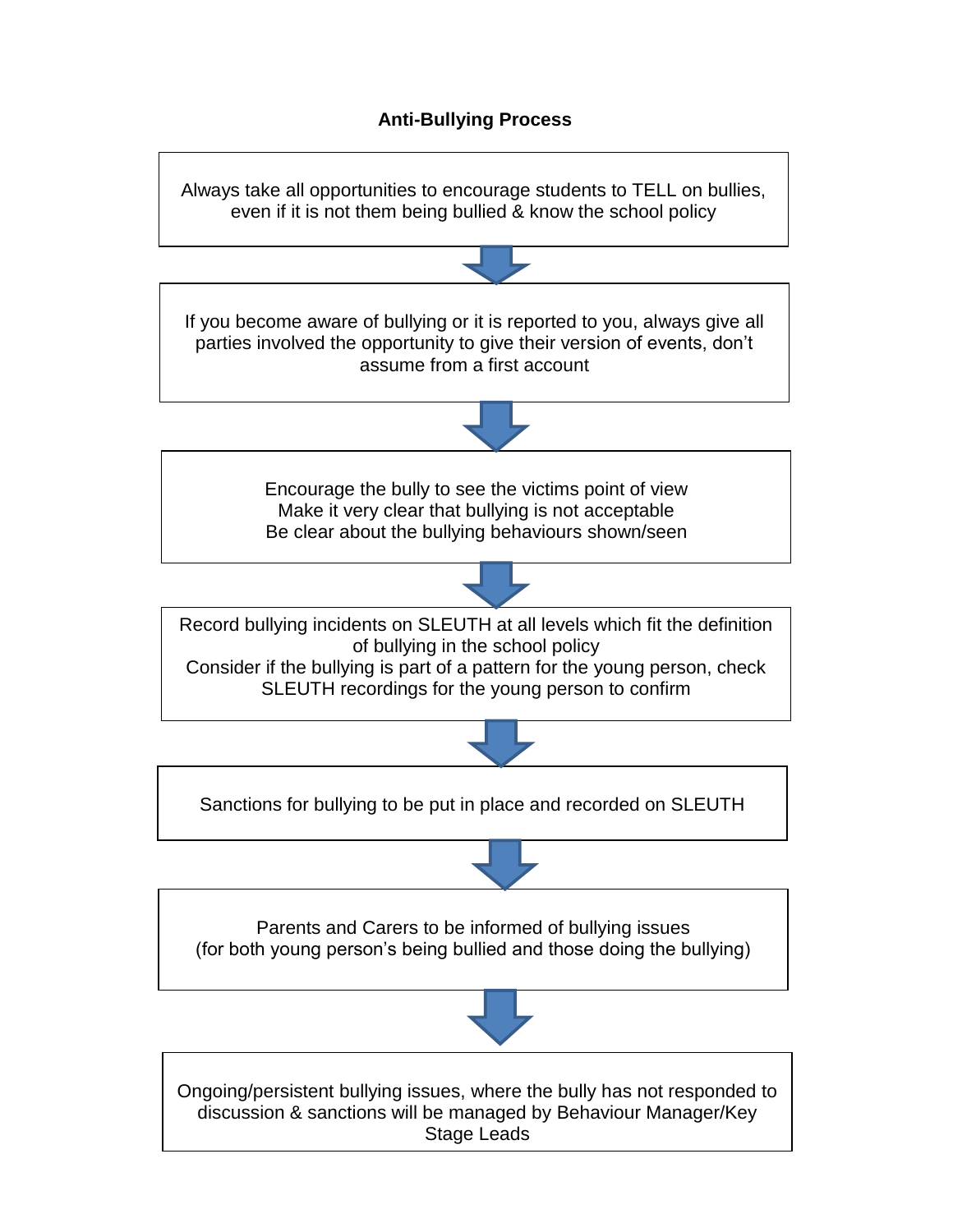## **Cyber Bullying**

### **What is it?**

 "Cyber-bullying is an aggressive, intentional act carried out by a group or individual using electronic forms of contact repeatedly over time against a victim who cannot easily defend him or herself."

Report to the Anti-Bullying Alliance by Goldsmiths College, University of London.

### **Types of Cyber Bullying**

There are 7 identified categories of cyber bullying:

- Text messaging bullying
- Picture/video clip bullying via mobile phone
- Phone call bullying via mobile phone
- Email bullying
- Chat room bullying
- Bullying via websites
- Bullying through instant messaging

Combating cyber bullying

- Protection from Harassment Act 1997
- Malicious Communications 1988
- Telecommunications Act 1984

### **School Policy on Cyber Bullying**

The school recognises that many students have mobile phones and access to the internet outside school and to that end:

- The school holds an Internet Safety week each year, in which the risks of technology and cyber bullying are discussed in depth. The school arranges internet safety workshops, addressing the safe use of the net and mobile phones.
- Acceptable Use Policies are reviewed regularly with all students in school and at home, so that they have a good understanding of how they must behave online.
- The Head and safeguarding team update policies and provide parents with advice, helping them to understand how students can use technology safely, as well as the risks and consequences of mobile phone use.
- Staff have a duty to make sure that they are familiar with their role in dealing with cyber bullying.
- Victims should keep emails and text as evidence for tracing and possible police action.
- The school has a code of conduct for use of the net and access is screened by a variety of blocks which are updated regularly.
- Teachers must teach safe internet use and strictly apply all school policies.